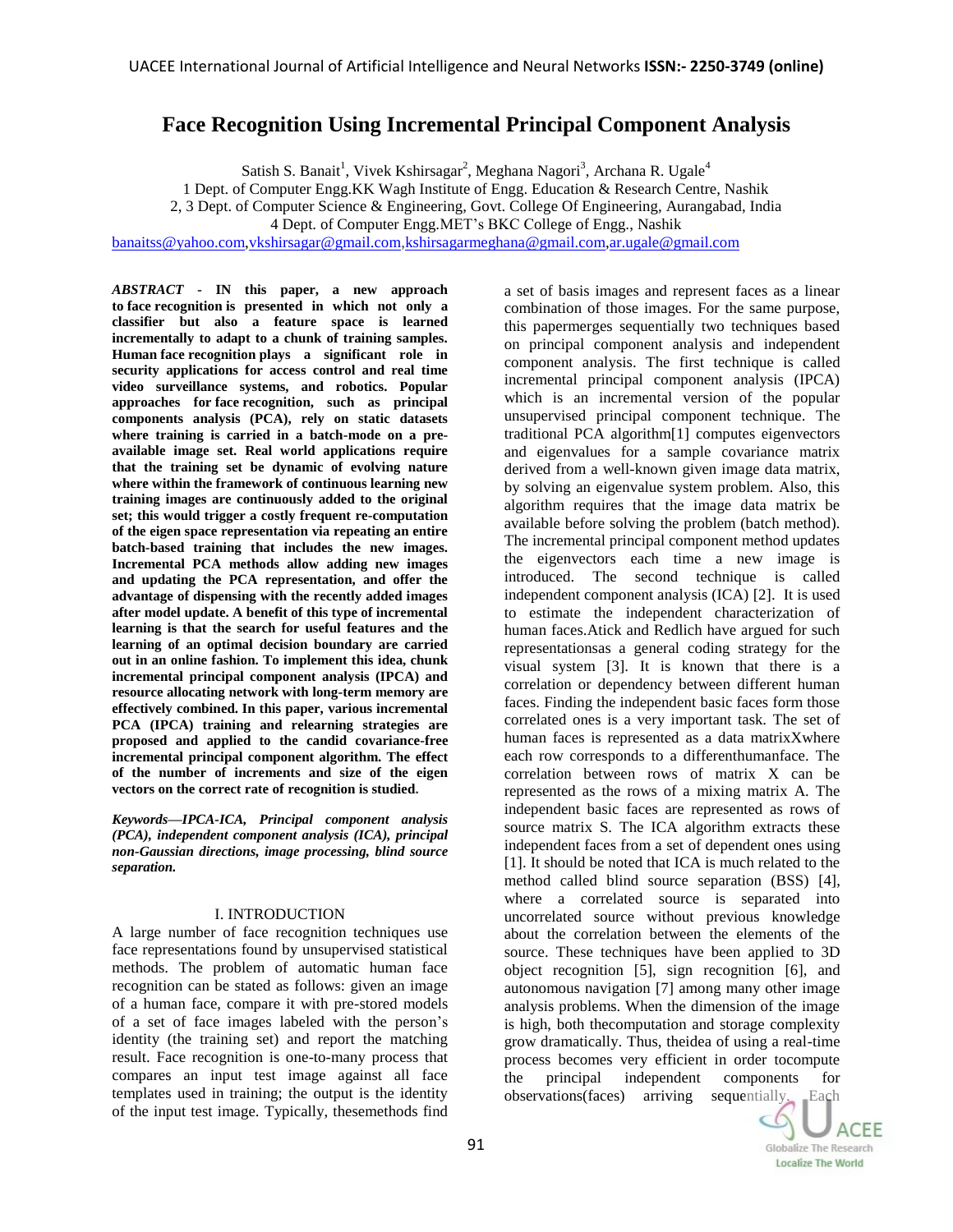eigenvector or principal componentwill be updated, using FastICA algorithm, to a non-Gaussiancomponent. It should be noted that a random vector is said to benon-Gaussian if its distribution is not a Gaussian distribution. In [1],if the source matrix S contains Gaussian uncorrelated elements, thenthe resulting elements in the mixed matrix X will be also Gaussianbut correlated elements.

$$
X = A.S
$$
 (1)

The FastICA method does not have a solution if the randomvariables to estimate are Gaussian random variables. This is dueto the fact that the joint distribution of the elements of X will becompletely symmetric and doesn't give any special informationabout the columns of A. In this paper, S is always a non-Gaussian vector.

Each image x, represented by a (n.m) matrix of pixels, will berepresented by a high-dimensional vector of  $n \times m$  pixels. It should be noted that image intensities have non-Gaussian distribution.Simoncelli [9] found that the histograms have much heavier tailsand more sharply peaked. Turk and Pentland [10] were among thefirst who used this representation for face recognition.These image vectors will be the rows of X and the resulting uncorrelated components will be the rows of S.Therefore, each column of A,called w, will be a direction that maximizes the non-Gaussianity ofthe projection of the dependent images x into w.

# II. RELATED WORK

Face recognition approaches may be categorized under two general approaches: appearance-based (holistic) and feature-based (structural). Both approaches are designed to use previous knowledge obtained from feature extraction to recognize human faces [1, 2, 3, 4]. The most popular appearance-based holistic approaches includes: (1) the eigenfaces, known also as the Principal Components Analysis (PCA) and also as Kahunen-Loeve transformation  $(KL)$  [5, 6, 7], (2) the Fisherfaces known as the linear Discriminant analysis (LDA) [8] , and (3) Independent Component Analysis (ICA) [9]. PCA is unsupervised technique for dimensionality reduction; it searches for directions in the dataset that have the largest variance and define a projection matrix to project the data onto it. This leads to a lower dimensional presentation of the data, and therefore removes some of the noisy directions. Batch mode determination of principal axes for data with varying reliability and missing data was studied in [10, 11, 12, 13].

## III. DERIVATION OF THE ALGORITHM

Each time a new image is introduced, the non-Gaussian vectors will be updated. They are presented by the algorithm in a decreasing order with respect to the corresponding eigenvalue (the first non-Gaussian vector will correspond to the largest eigenvalue). While the convergence of the first non-Gaussian vector will be shown in Section 3.1, the convergence of the other vectors will be shown in Section 3.2.

## A. The First Non-Gaussian Vector

# 1. Algorithm Definition

Suppose that the sample d-dimensional vectors,  $u(1)$ ;  $u(2)$ ; . . . ; possibly infinite, which are the observations from a certain givenimage data, are received sequentially. Without loss of generality, a fixed estimated mean image is initialized in the beginning of thealgorithm. It should be noted that a simple way of getting the mean image is to present sequentially all the images and calculating theirmean. This mean can be subtracted from each vector  $u(n)$  in order to obtain a normalization vector of approximately zero mean. Let  $C = E[u(n)u^T]$  he the  $d \times d$  covariance matrix, which is not known asan intermediate result. The IPCA\_ICA algorithm can be described asfollows.The proposed algorithm takes the number of input images, thedimension of the images, and the number of desired non-Gaussiandirections as inputs and returns the image data matrix and the non-Gaussian vectors as outputs. It works like a linear system thatpredicts the next state vector from an input vector and a current statevector. The non-Gaussian components will be updated from theprevious components values and from a new input image vector byprocessing sequentially the IPCA and the FastICA algorithms.While IPCA returns the estimated eigenvectors as a matrix thatrepresents subspaces of data and the corresponding eigenvalues as arow vector, FastICA searches for the independent directions w,where the projections of the input data vectors will maximize thenon-Gaussianity.It is based on minimizing the approximate negentropy function given by the equation<br>  $J(x) = \sum_i k_i \{ E(\tilde{G}_i(x)) - E(G_i(v)) \}^2$  using using

#### Newton's method.

The obtained independent vectors will form a basis which describes the original data set without loss of information.

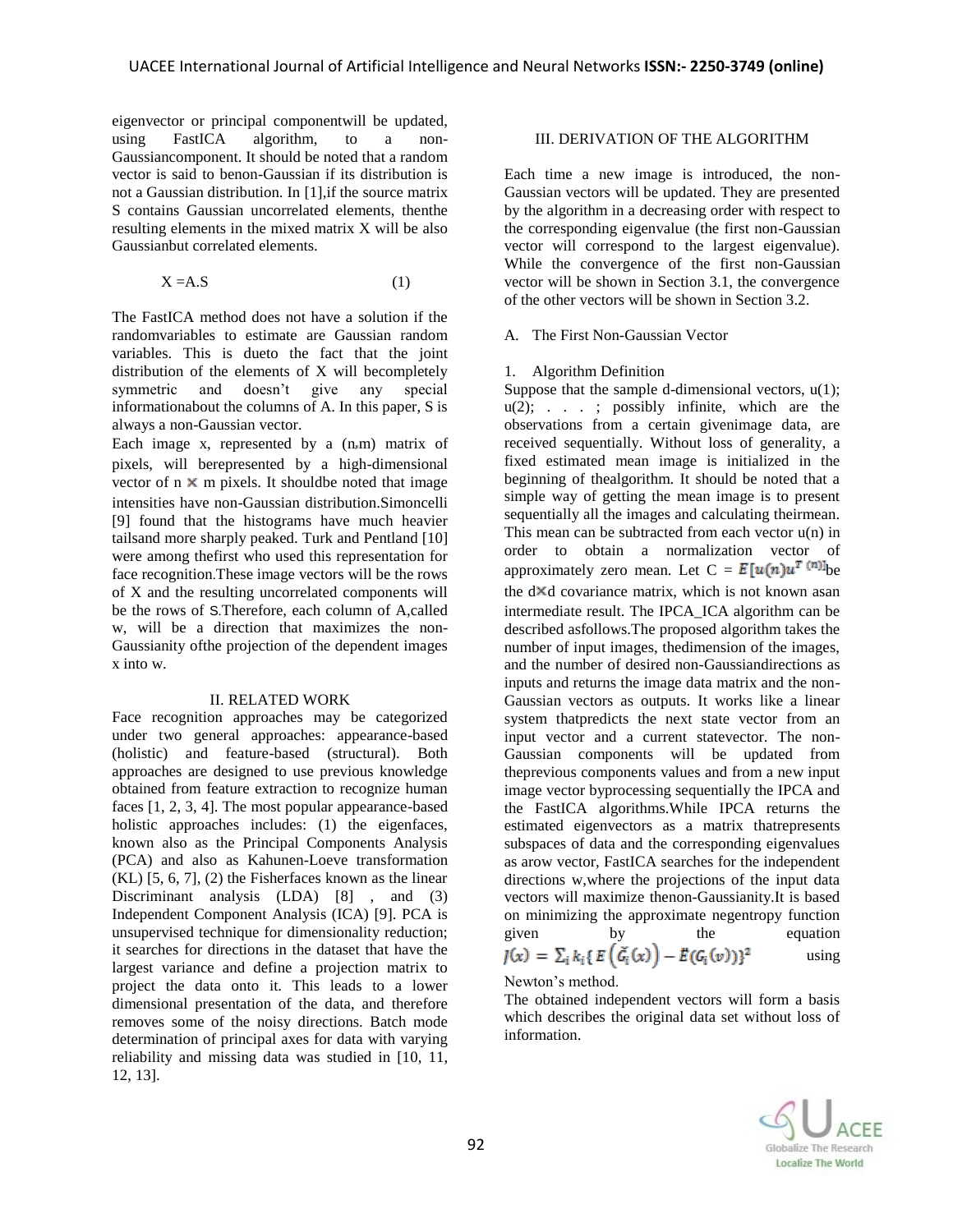

The face recognition can be done by projecting the input test image onto this basis and comparing the resulting coordinates with those of the training images in order to find the nearest appropriate image. Assume the data consists of n images and a set of k non-Gaussian vectors are given, Fig. 1 illustrates the steps of the algorithm. Initially, all the non-Gaussian vectors are chosen to describe anorthonormal basis. In each step, all those vectors will be updated using an IPCA updating rule presented in (7). Then, each estimatednon-Gaussian vector will be an input for the ICA function in order to extract the corresponding non-Gaussian vector from it (Fig. 2).

#### 2. Algorithm Equations

By definition, an eigenvector x with a corresponding eigenvalue  $\lambda$  of a covariance matrix C satisfies:  $\lambda$ <sub>x</sub> =  $c$ <sub>x</sub>(2)

By replacing in (2) the unknown C with the sample covariance matrix  $\frac{1}{n} \sum_{i=1}^{n} u(i) \cdot u^{T}(i)$  and using  $v = \lambda x$ 

The following equation is obtained:

$$
u(n) = \frac{1}{n} \sum_{i=1}^{n} u(i) \, u^{T}(i) x(i) \tag{3}
$$

Where  $v(n)$  is the  $n^{th}$  step estimate of v after entering all the n images

Since<br>  $\lambda = ||V||$  and  $X = V/||V||$ ,  $X(i)$  issettov  $(i - 1)$  /||  $V(i-1)$ 

(estimating  $X(i)$  according to the given previous value of v).



Fig. 1 IPCA PCA algorithm description Fig. 2.IPCA ICA algorithm Block Diagram.

Equation (3) leads to the following equation:

$$
u(n) = \frac{1}{n} \sum_{i=1}^{n} u(i) \cdot u^{T}(i) \cdot \frac{u(i-1)}{\|u(i-1)\|}
$$
(4)

Equation (4) can be written in a recursive form:

$$
v(n) = \frac{n-1}{n}v(n-1) + \frac{1}{n}u(n)u^{T}(n)\frac{v(n-1)}{v(n-1)}(5)
$$

Where  $\frac{n-1}{n}$  the weight for the last estimates and  $\frac{1}{n}$  is the weight for the new data. To begin with, let's set  $v(0) = u(1)$ , the first direction of data spread. The IPCA algorithm will give the first estimate of the first principal component  $v(1)$  that corresponds to the maximum eigenvalue:

$$
v(1) = \frac{1}{n} u(1) u^{T}(1) \frac{v(o)}{\|v(o)\|}(6)
$$

Then, this vector will be the initial direction in the FastICA algorithm:

 $w = \nu(1)(7)$ 

The FastICA algorithms will repeat until convergence the following rule:

$$
W_{new} = E[v(1).g(w^T.v(1))] - E[g(w^T.v(1))]w_r(8)
$$

Where  $g'(x)$  is the derivative of the function  $g(x)$  (10) it should be noted that this algorithm uses an approximation of negentropy inOrder to assure the non-Gaussianity of the independent vectors. Before starting the calculation of negentropy, a nonquadratic function G should be choosen, for example,

$$
G(u) = -\exp\left(-\frac{u^2}{2}\right)
$$

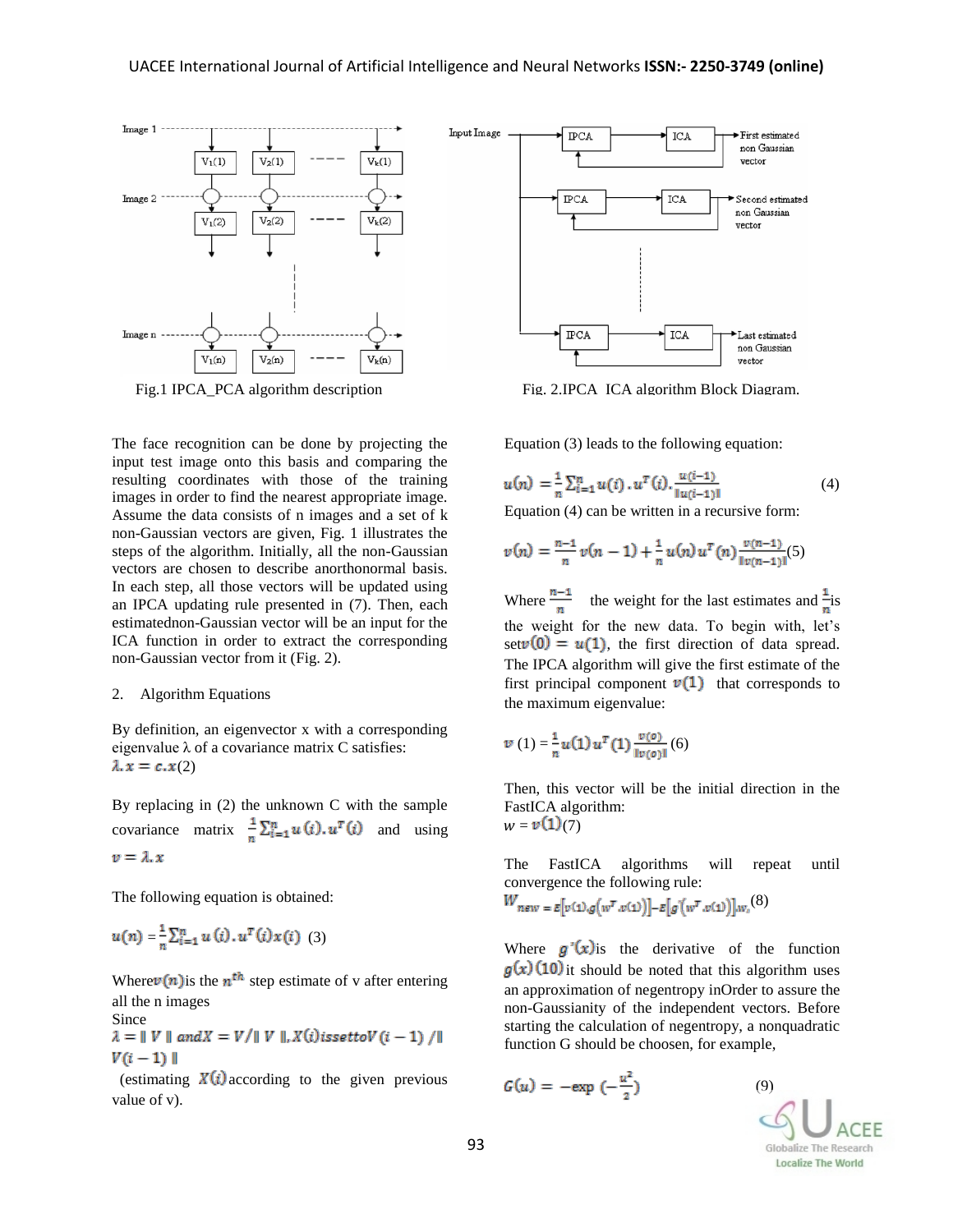and its derivative:

$$
g(u) = u \cdot \exp\left(\frac{-u^2}{2}\right). \tag{10}
$$

In general, the corresponding non-Gaussian vector w, for the estimated eigenvector  $v(n)$ , will be estimated using the following repeated rule:

$$
w_{new = E[v(n), g(w^T.v(n))] - E[g(w^T.v(n))]w.
$$
 (11)

#### B. Higher Order Non-Gaussian Vectors

The previous discussion only estimates the first non-Gaussian vector. One way to compute the other higher order vectors is following what Stochastic Gradient Ascent SGA does: Start with a set of orthonormalized vectors, update them using the suggested iteration step and recover the orthogonality using Gram-Schmidt Orthonormalization GSO. For real-time online computation, avoiding timeconsuming GSO is needed. Further, the non-Gaussian vectors should be orthogonal to each other in order to ensure the independency. So, it helps to generate "observations" only in a complementary space for the computation of the higher order eigenvectors. For example, to compute the second order non- Gaussian vector, first the data is subtracted from its projection on the estimated first order eigenvector  $v1(n)$ , as shown in (12)

$$
u_2(n) = u_{1(n)} - u_1^T(n) \frac{v_1(n)}{\|v_2(n)\|} \frac{v_2(n)}{\|v_2(n)\|}
$$
 (12)

where  $u1(n) = u(n)$ . The obtained residual,  $u2(n)$ , which is in the complementary space of  $v1(n)$ , serves as the input data to theiteration step. In this way, the orthogonality is always enforcedwhen the convergence is reached, although not exactly so at earlystages.



Fig. 3. Probability of success using UMIST Database as a function of number of non-Gaussian vectors



Fig. 4.Probability of success using Yale Database as a function of number of non-Gaussian vectors.

This, in effect, better uses the sample available and avoids the time-consuming GSO. After convergence, the non-Gaussian vector will also be enforced to be orthogonal, since they are estimated in complementary spaces. As a result, all the estimated vectors  $W_k$  will be: Non-Gaussian according to the learning rule in the algorithm. . Independent according to the complementary spaces introduced in the algorithm.

#### C. Algorithm Summary

Assume n different images  $u(n)$  are given; let's calculate the first k dominant non-Gaussian vectors  $v_i(n)$ . Assuming that  $u(n)$  standsfor nth input image and  $v_i(n)$  stands for  $n^{th}$  update of the  $i^{th}$  non-Gaussian vector.

Combining IPCA and FastICA algorithms, the new algorithm can be summarized as follows:

For 
$$
i = 1
$$
: n  
\n $img = input image from image data matrix;$   
\n $u(i) = img;$   
\nfor  $j = 1$ :k  
\nif  $j = i$ , initialize the jth non-Gaussian vector as:  
\n $vj(i) = u(i);$   
\nelse  
\n $v_j(i) = \frac{i-1}{i}v_j(i-1) + \frac{1}{i}u(i)u^T(i)\frac{u_{j(i-1)}}{||u_{j(i-1)}||}.$   
\n(*vector update*)  
\n $u(i) = u(i) - u^T(i)\frac{v_j(i)}{||u_j(i)||} \frac{v_j(i)}{||u_j(i)||};$   
\n(*To ensure orthogonality*)  
\nend  
\n $W = v_j(i).$ 

Globalize The Research **Localize The World**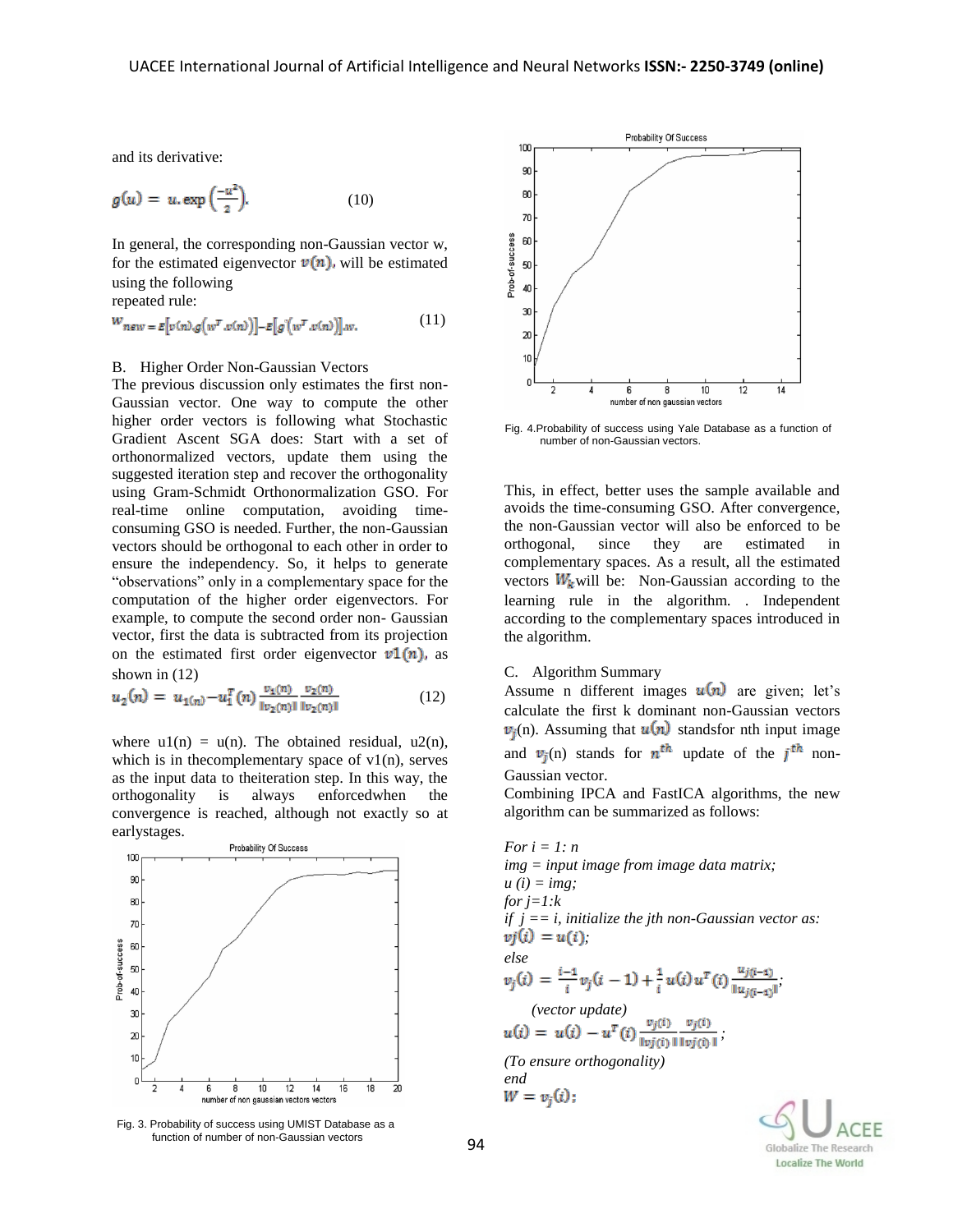*Repeat until convergence* ( $w_{new} = w$ )  $W_{\text{new}} = E [v j(i), g(w^T v_j(i)) - E[g(w^T v_j(i))], w;$ *(Searching for the direction that maximizes non-Gaussianity) end*

 $v_i[i] = w^T \cdot v_i[i]$ ; (Projection on the direction of *non-Gaussianity w) end end*

TABLE 1 Comparison between Different Algorithms

| <b>Methods</b>  | <b>Success Rate</b><br>using ORL | <b>Success Rate</b><br>using UMIST | <b>Success Rate</b><br>using Yale |
|-----------------|----------------------------------|------------------------------------|-----------------------------------|
| <b>PCA</b>      | 60.88%                           | 75 %                               | 94 %                              |
| Fisherface      | 88 %                             | 94 %                               | 96 %                              |
| <b>DCV</b>      | No Data                          | No Data                            | 97.3333 %                         |
| Batch PCA ICA   | 79.75%                           | 77.2308 %                          | 88.6667%                          |
| <b>IPCA ICA</b> | 88.3724 %                        | 94.3654 %                          | 98.2424 %                         |

D. Comparison with PCA-ICA Batch Algorithm

The major difference between the IPCA\_ICA algorithm and the PCA\_ICA batch algorithm is the real-time sequential process.IPCA\_ICA doesn't need a large memory to store the whole data matrix that represents the incoming images. Thus, in each step, thisfunction deals with one incoming image in order to update the estimated non-Gaussian directions and the next incoming image canbe stored over the previous one. The first estimated non-Gaussian vectors (corresponding to the largest eigenvalues) in IPCAcorrespond to the vectors that carry the most efficient information. As a result, the processing of IPCA\_ICA can be restricted to only aspecified number of first non-Gaussian directions. For example, the first 12 non-Gaussian vectors from 20 can construct an efficient basis with very low error rate for 380 faces of 20 persons in the UMIST database shown in Fig. 3, and the first nine non-Gaussian vectorsfrom 15 can construct an efficient basis for 150 faces of 20 persons in the Yale database shown in Fig. 4. On the other side, the decision of efficient vectors in PCA can be done only after calculating all the vectors, so the program will spend a certain time calculatingunwanted vectors. Also, ICA works usually in a batch mode where the extraction of independent components of the input eigenvectorscan be done only when these eigenvectors are present simultaneously at the input. It is very clear that from the time efficiencyconcern,

IPCA\_ICA will be more efficient and requires lessexecution time than PCA\_ICA algorithm. Finally, IPCA\_ICA givesa better face recognition performance than Batch PCA\_ICA and thatis shown clearly in Table 1 by taking only a small number of basisvectors. These results are due to the fact that applying batch PCA onall the images will give the m noncorrelated basis vectors. ApplyingICA on the n out of these m vectors won't guarantee that theobtained vectors are the most efficient vectors. The basis vectorsobtained by the IPCA\_ICA algorithm will have more efficiency orcontain more information than those chosen by the batch algorithm.

## IV. EXPERIMENTAL RESULTS AND DISCUSSIONS

#### 1. Face Recognition Evaluated by Nearest Neighbor Algorithm

The nearest neighbor algorithm was used to evaluate the face recognition technique. The following cosine similarity measure (inner product formula) was adopted:

$$
c = \frac{v_{test}.v_{train}}{\|v_{test}\| \|v_{train}\|}
$$
(13)

Each Face Database was truncated into two sets. The training set that contains images used to calculate the independent non- Gaussian vectors and come up with the appropriate basis and, the test set that contains images to be tested by the face recognition algorithm in order to evaluate the performance of the proposed method. The whole set of training images (rows in the image data matrix) is projected into the basis found in order to calculate thecoordinates of each image with respect to the basis vtrain. Each new testing image vtest is compared to whole set of training images vtrain in order to come up with nearest one that corresponds to the maximum cosine c in (13).

# 2. Face Recognition Performance

Three popular face databases were used to demonstrate the effectiveness of the proposed IPCA\_ICA algorithm.The ORL [11] contains a set of faces taken between April 1992 and April 1994 at the Olivetti Research Laboratory in Cambridge. It contains 40 distinct persons with 10 images per person.The images are taken at different time instances, with varying lighting conditions, facial expressions, and facial details (glasses/noglasses).

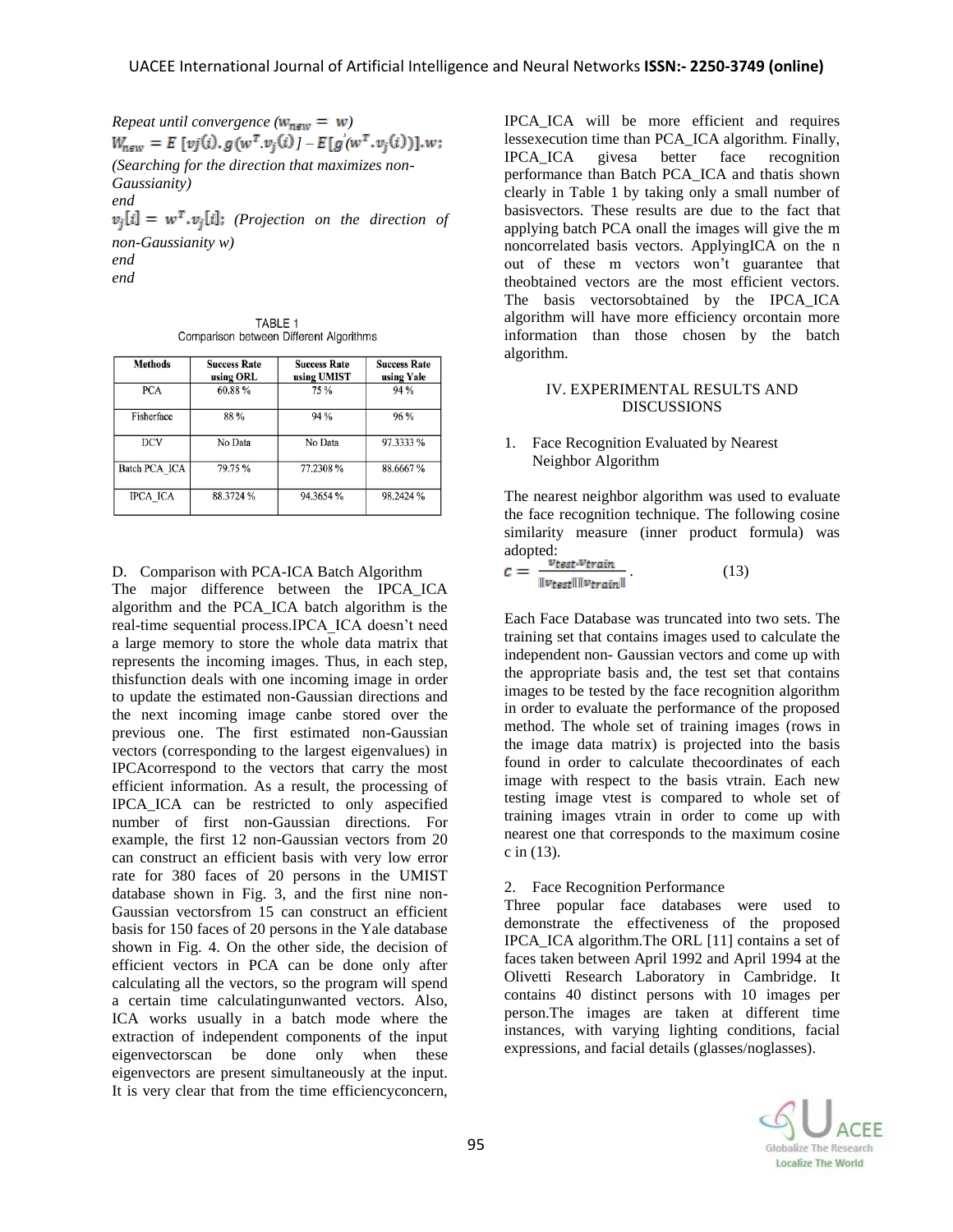All persons are in the up-right, frontal position, with tolerance for some side movement. The UMIST [12] was taken from the University of Manchester Institute of Science and Technology. It is a multiview database, consisting of 575 images of 20 people, each covering a wide range of poses from profile to frontal views. The Yale [13] was taken from the Yale Center for Computational Vision and Control. It consists of images from 15 different people,using 11 images from each person, for a total of 165 images. The images contain variations with the following total expressions or configurations: center-light, with glasses, happy, left-light, without glasses, normal, right-light, sad, sleepy, surprised, and wink. Each image in the ORL database is scaled into  $(92 \times 112)$ , in the UMIST Database is scaled into  $(112 \times 92)$ , and in the Yale Database is cropped and scaled into (126  $\times$  152). To start the face recognition experiments, each one of the three databases is randomly partitioned into a training set and a test set with no overlap between the two. The partition of the ORL database into training and testing sets is done following the recommendation of [14], which call for six images per person randomly chosen for training, and the other four for testing. Thus, a training set of 240 images and a test set with 160 images are created. For the UMIST, 19 poses per person will be taken to form a new database of 380 images. Thus, six images per person are randomly chosen toproduce a training set of 120 images. The remaining 260 images are used to form the test set. The partition of the Yale database is done following the recommendation of [15]. Thus, 10 samples per subject are obtained yielding a face database size of 150. The recognition rates were computed by the "leave-one-out" strategy [16] since thetraining set size is relatively small. In the following experiments on the ORL and the UMIST databases, the figures of merit are success rates averaged over four runs for the UMIST database and three runs for ORL database,each run being performed on such random partitions in the two databases. In the other experiment using the Yale database, the success rate will be made average over 10 runs (each run corresponds to a different test image).The IPCA\_ICA algorithm is compared against four feature selection methods, namely, Discriminative Common Vectors algorithm (DCV) [15], the PCA algorithm [10], the Fisherfaces algorithm [17], and the Batch PCA\_ICA. For each of the three methods, the face recognition procedure consists of: 1) a feature extraction step where two kinds of feature representation of each training or test sample are extracted by projecting the sample onto the two feature spaces generalized by the PCA, the Fisherface, respectively, and 2) a

| <b>Average Success Rate</b> |  |
|-----------------------------|--|
| 76.62%                      |  |
| 92.67%                      |  |
| 81.88%                      |  |
| 93.66 %                     |  |
|                             |  |

TABLE<sub>2</sub> Average Success Rate for All Used Image Databases

classification step in which each feature representation obtained in the first step is fed into a simple nearest neighbor classifier. It shouldbe noted at this point that, since the focus in this paper is on feature extraction, a very simple classifier, namely, nearest neighbor, is used in Step 2). IPCA\_ICA is compared to the DCV algorithm using only the Yale database because of the availability of results on that database compared to others used in this paper. In addition, IPCA\_PCA is compared to batch FastICA algorithm that applies PCA and ICA one after the other. In FastICA, the reduced number of eigenvectors obtained by PCA batch algorithm is used as input vectors to ICA batch algorithm in order to generate the independent non-Gaussian vectors. Here, FastICA process is not a real-time process because the batch PCA requires a previous calculation of covariance matrix before processing and calculating the eigenvectors.Notice here that PCA, Batch PCA\_ICA, and PCA\_ICA algorithms are experimented using the same method of introducing and inputting the training images and tested using also the same nearest neighbor procedure. However, the DCV and the Fisherface results are obtained without testing from other papers [15], [17]. The success rates of the IPCA\_PCA algorithm of three different runs on the ORL database indicate that the average success rate ofthis algorithm is 88.3724 percent. The results using the UMIST database indicate that the average success rate of this algorithm is 94.3654 percent. In addition, the 10 different runs on the Yale database indicate that the average success rate is 98.2424 percent. A comparison between the performances of these algorithms using the threedatabases is shown in Tables 1 and 2. Figs. 3 and 4 show two plots of the probability of success of the algorithm as a function of number of independent non-Gaussian vectors using the UMIST and the Yale databases. Assuming thatthe maximum number of independent non-Gaussian vectors is the total number of different persons in a database, the compression can be achieved by reducing that number. For the UMIST database, the maximum number of non-Gaussian directions is 20. Fig. 3 shows that choosing only 14

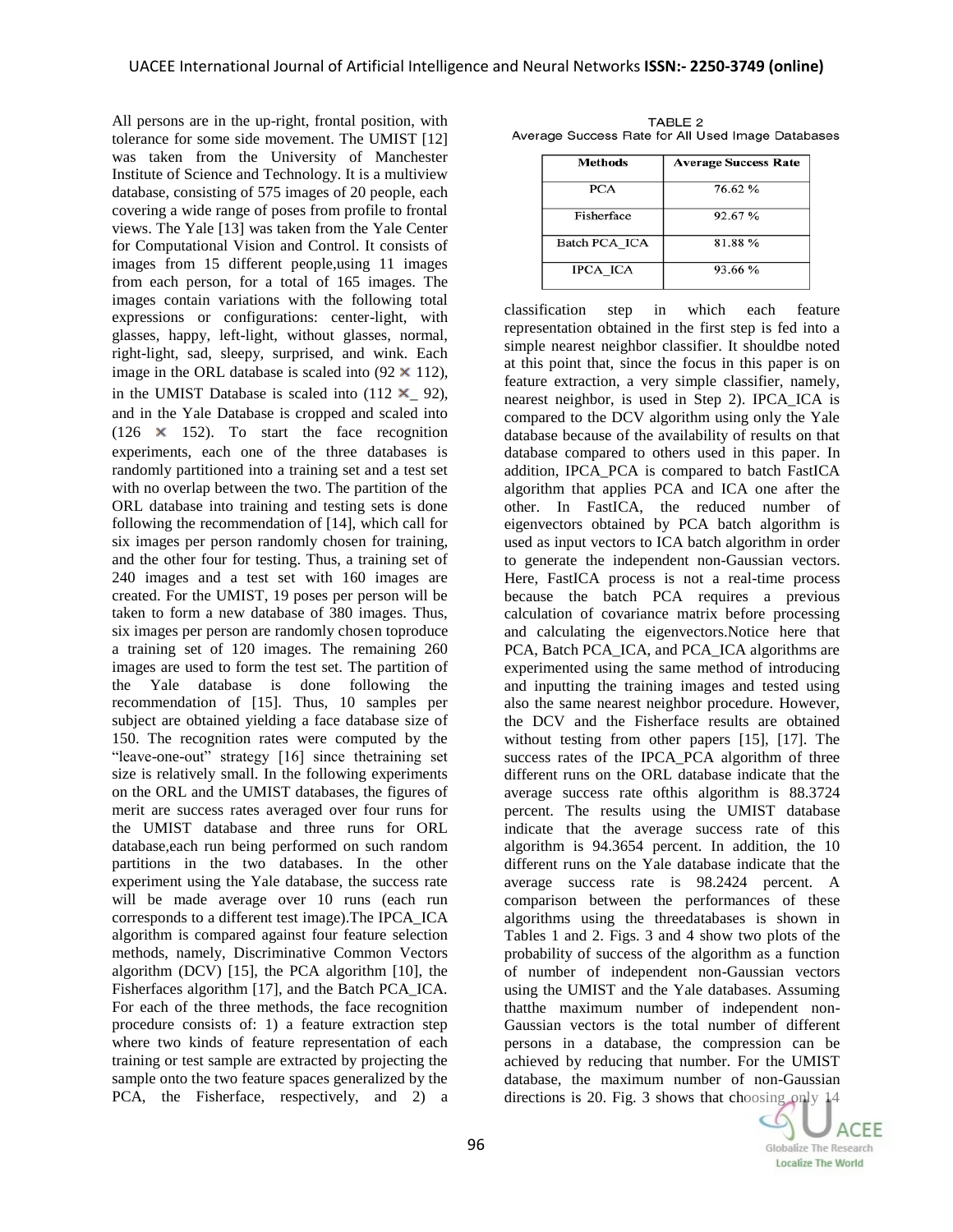non-Gaussian vectors will give approximately the same performance. For the Yale database, Fig. 4 shows that eight non-Gaussian vectors will give approximately thesame performance as choosing all the 15 vectors. It should be noted that for the ORL database the total number ofimages is 400 and the maximum number of non-Gaussian vectors is 20. Let's define sample-to-dimension ratio as n/d, where n is the number of samples and d is the dimension of the sample space. The IPCA\_PCA algorithm gives better performance when the training set size becomes large because the lower the sampletodimension ratio the harder a statistical estimation problem becomes. Usually, dealing with images introduces a very low sample-to-dimension ratio because of the big number of pixels in each image. Using this algorithm, Fig. 5 shows the first 10 independent non-Gaussian vectors using the three databases.

# V. CONCLUSION AND FUTURE WORK

In this paper, a new feature extraction method for face recognition tasks based on incremental update of the non-Gaussian independent vectors has been proposed. The method concentrates on a challenging issue of computing dominating non-Gaussian vectors from an incrementally arriving high-dimensional data stream without computing the corresponding covariance matrix and without knowing the data in advance. Because real-time face identification is necessary in most practical applications, this proposed method can process face images (including training andidentifying) in high speed and obtain good results.Its effectiveness and good performance





has been proven by experiments. The proposed

| <b>Time Taken</b>              |    | $\vert \times \vert$ |  |  |
|--------------------------------|----|----------------------|--|--|
| TIME TAKEN : 7.641 sec         |    |                      |  |  |
|                                | ОK |                      |  |  |
| Total Elapsed Time Figure 5(b) |    |                      |  |  |

# Total Elapsed Time Figure 5(c)

IPCA\_ICA algorithm is very efficient in memory usage (only one input image is needed at every step) and it is very efficient in the calculation of the first basis vectors (unwanted vectors do not need to be calculated). In addition to these advantages, this algorithm gives an acceptable face recognition success rate in comparison with very famous face recognition algorithms such as the Eigenface, the Fisherface, and the DCV.In Table 2, it is clear that IPCA\_ICA achieves higher average success rate than the Eigenface, the Fisherface, and the FastICA

**ACEE Globalize The Research Localize The World**